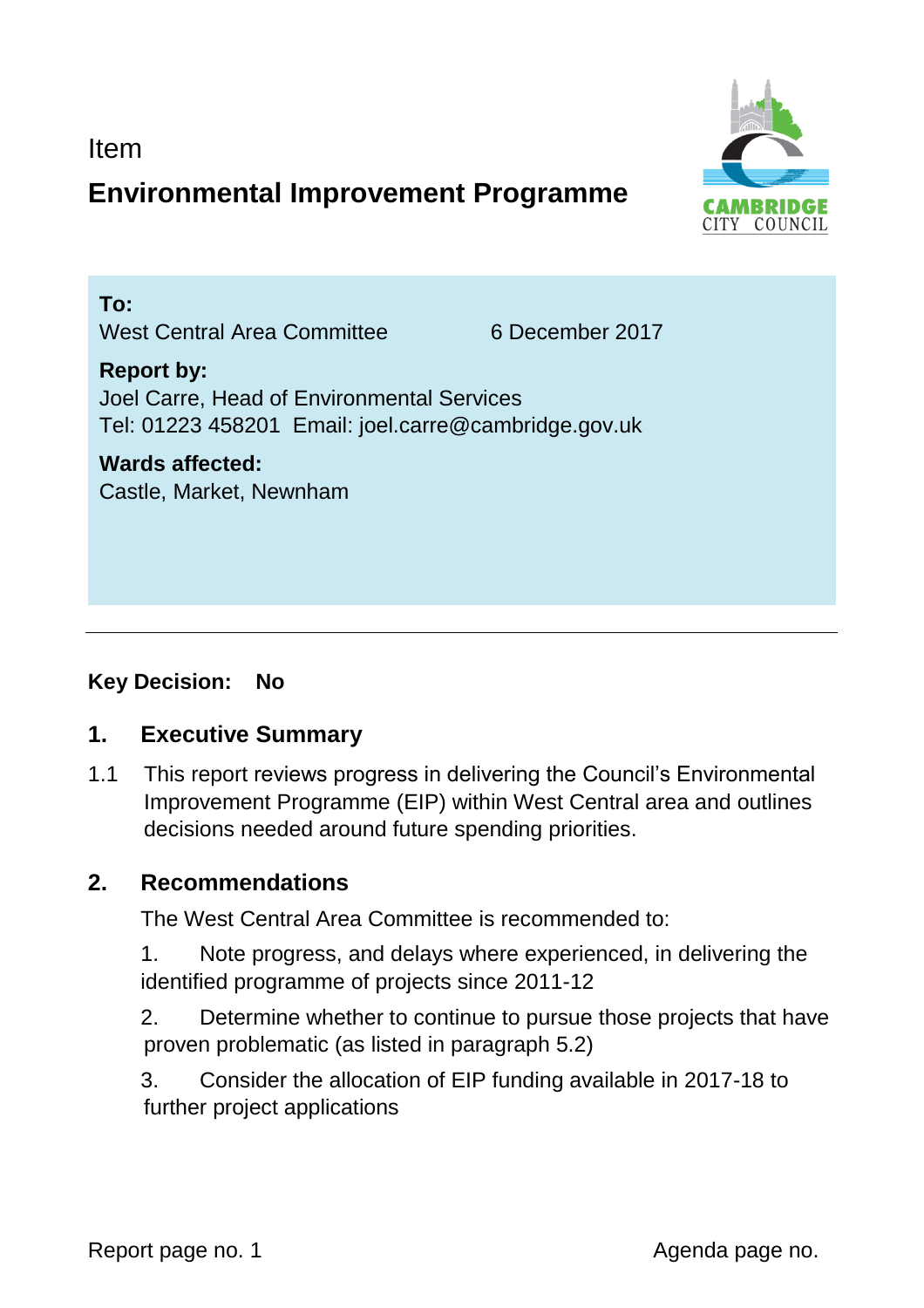4. Approve those projects selected for implementation, subject to them being viable, obtaining consents as necessary, positive consultation and final approval by Capital Programme Board and Ward Councillors where required

5. Support a further project application invitation round early in 2018.

## **3. Background**

- 3.1. The creation of direct, lasting and noticeable improvements to the appearance of the public realm environment has been at the heart of the Council's Environmental Improvement Programme (EIP) since its introduction in 2004. The programme is supported up to and including year 2018-19 with an annual capital budget which is split across the council's four areas depending on population, with devolved decision making to Area Committees to allocate the budget available to project applications each year.
- 3.2 The programme application form and eligibility criteria are attached at **Appendix B**.

#### **4. Review of Principal Achievements**

- 4.1 Since 2011-12, some 51 projects have been allocated EIP funding in West Central area with a good spread across each of the three wards. Of these, 42 (82%) have been completed, one abandoned, and 8 not fully completed. Development and delivery of the programme has been undertaken by the Council's Streets and Open Spaces service, in conjunction with Cambridgeshire County Council's highways teams, as necessary.
- 4.2 Progress in implementing previous programme commitments is outlined in **Appendix C**. Some of these have been dependent on staffing availability within the County Council's highways service and other permissions necessary, and regrettably there have been delays in the completion of some projects.
- 4.3 A review of the programme was undertaken during 2015 to put more emphasis on smaller, community supported projects that can be developed and delivered more quickly. Applications for projects relating to core transport or highways functions, and infrastructure, are now encouraged via the County Council's Local Highways Improvements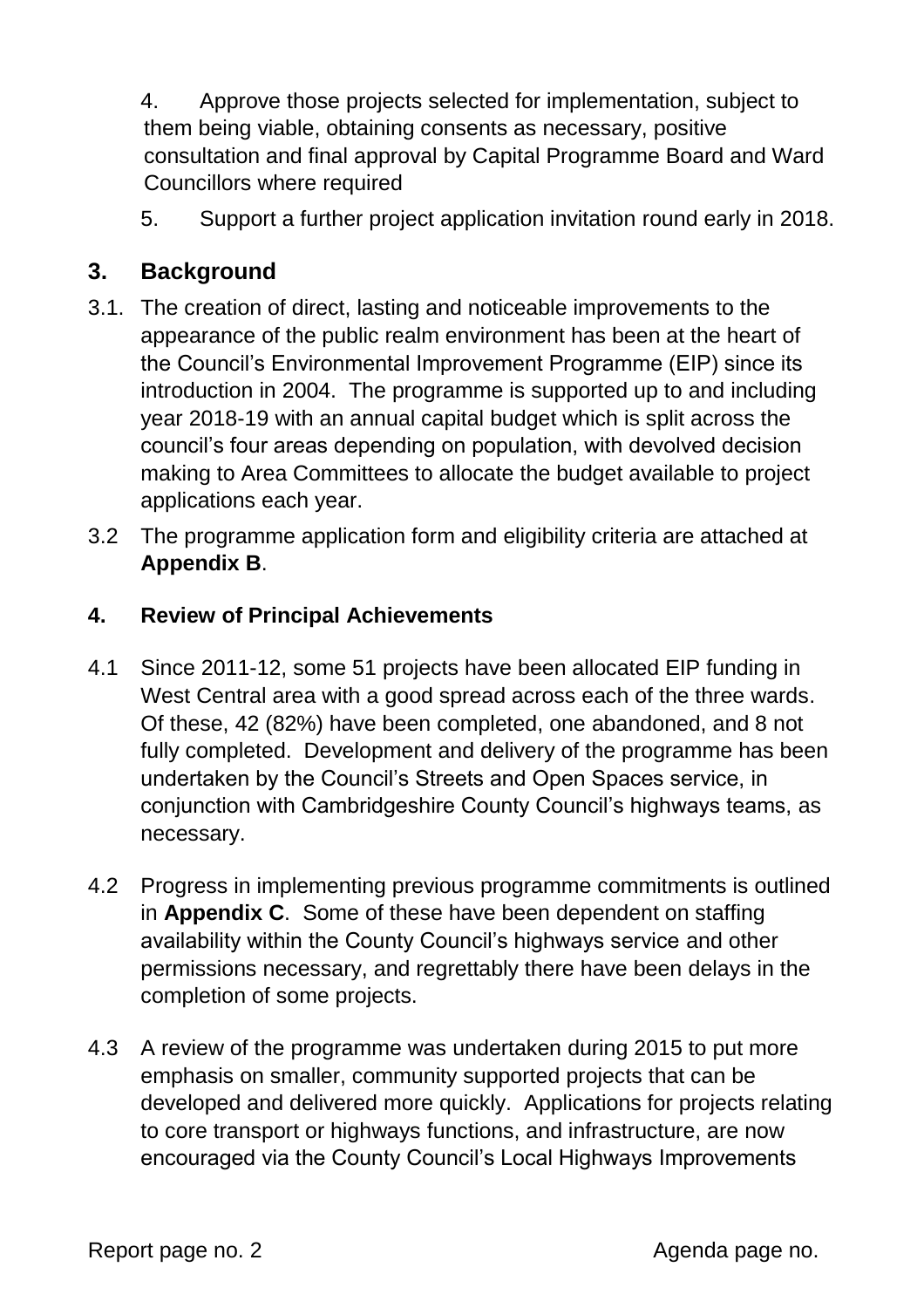(LHI) programme. These amendments have, on the whole, assisted delivery since 2015 with steady progress and associated budget spend being achieved.

#### **5. Scrutiny of Programme Delivery and Value**

- 5.1 Whilst the programme is funded for the current year and provisionally next, the Council has been reviewing its spending priorities and has consequently further sought to ensure good value through its investment in environmental improvements. Delivery has generally been good across the four areas and the projects well received, but the complexity and dependencies involved with some have presented challenges that have proven difficult to overcome. This has had a consequent disproportionate impact on staffing resource in comparison with other programme work.
- 5.2 Efficient delivery of the Environmental Improvement Programme across all areas in recent years has led to savings against project allocations each year. Additionally, some projects have been abandoned, or become delayed. The overall effect is that significant capital reserves have built up in all areas. Some projects, however, have contributed towards an increase in revenue operating costs.
- 5.3 The Council is currently undertaking a service review of Streets and Open Spaces with the objectives of raising standards, improving delivery and reducing duplication and operating costs. It has become clear that, moving forward, environmental improvements might be better focused towards achieving broader corporate and service objectives.
- 5.4 In light of this, the Council's Senior Leadership Team (SLT) / Executive have been considering the best way forward with some ten projects citywide, along with some potential further adaptions to ensure best value from future programme investment. Within West Central area, Executive Councillors have requested that the following schemes be reported back to the Area Committee seeking a steer on whether they should continue to be pursued, or alternatively abandoned with un-used funds becoming available for re-allocation to further projects: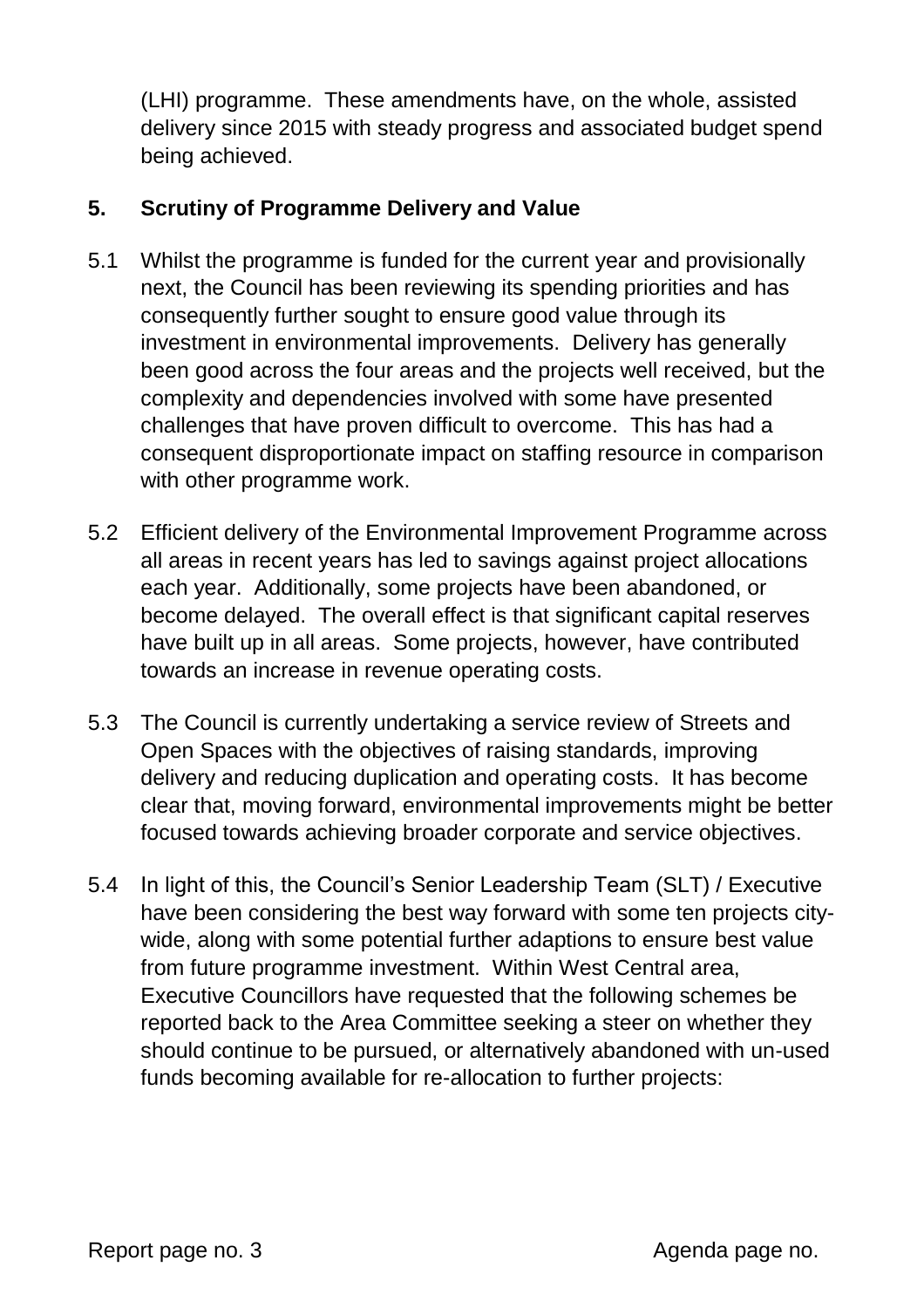#### **West Central Area:**

(References numbers as schemes listed in Appendix C)

(2) – Grantchester Road traffic calming (second phase - £7,000) – seek ward councillor / Area Committee view on whether still warranted

(32) - Newnham parking consultation (£2,000) - review in light of developing County residents parking proposals

(36) - Elm Street / Prospect Row access restriction (£300 plus LHI £2,700) - seek ward councillor / Area Committee view on whether still warranted

(38) - King Street weight limit (£500 plus LHI £4,500) - recommend abandonment and return of funds to West Central EIP budget (due to lack of County Council support).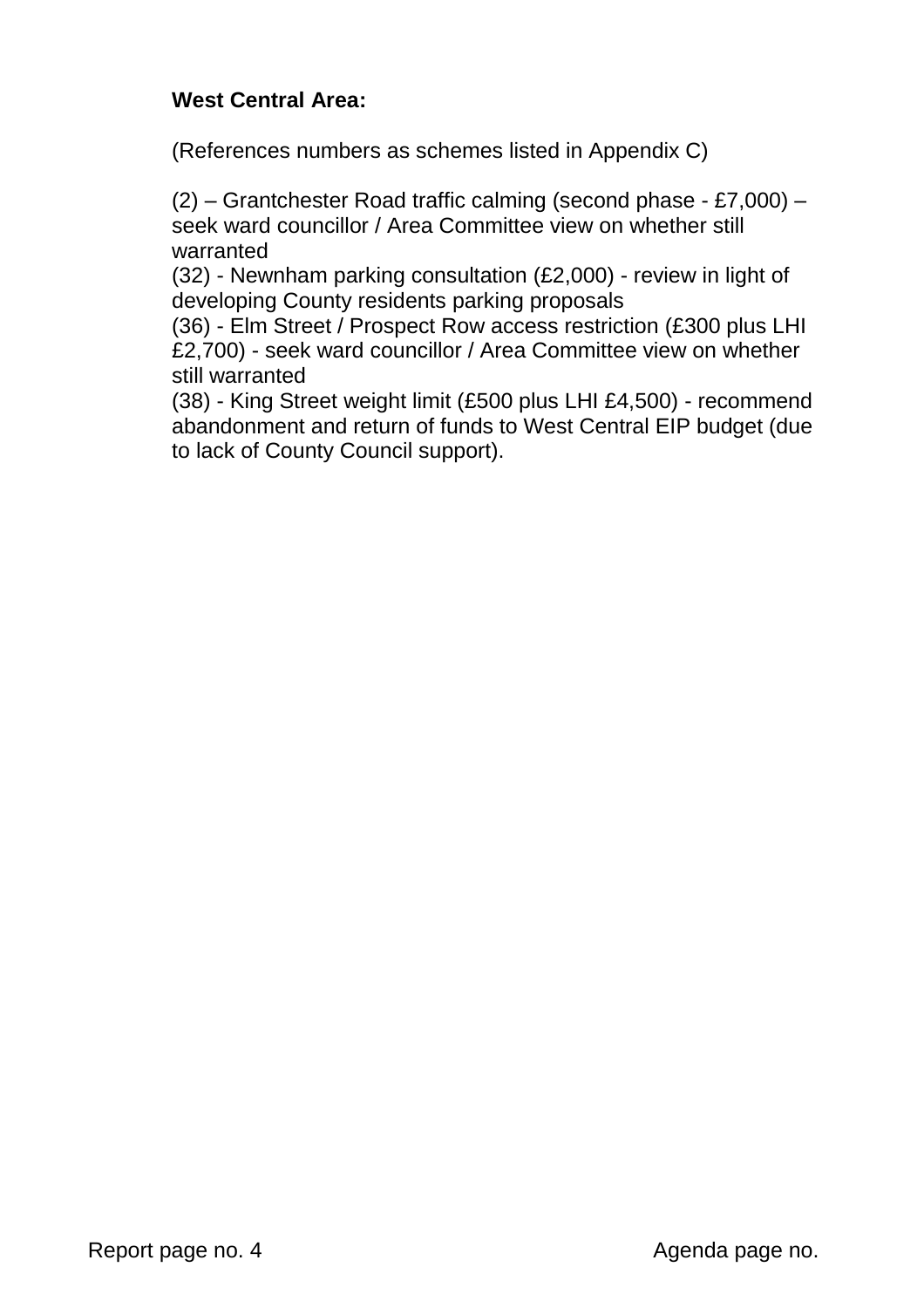#### **6. 2017-18 Year Applications**

- 6.1 The budget available to develop and deliver new EIP projects across West Central area was reduced from £42,800 in 2014-15 to £36,380 annually from 2016 to 2020. This is in order to support the city-wide £30,000 contribution to ensure an LHI programme can be delivered across Cambridge, where the majority of costs involved are met by the County Council.
- 6.2 However, there is a significant capital reserve rolled forward from previous years. Whilst the exact position is dependent of the final costs of schemes currently being delivered, latest estimates suggest this could be in the region of £80,000. Overall, therefore, there may be some £115,000 or so available for allocation to new projects in West Central area from this year.
- 6.3 Applications for new EIP projects were invited between July and September 2017; with only a small number of new suggestions submitted within West Central area. Each has been assessed by officers for eligibility and practicality; including an estimate of the likely costs involved in delivering those projects considered, at this stage, to be potentially feasible. These are listed in the table attached as **Appendix A**.
- 6.4 Some of the suggestions received, whilst potentially viable, require further investigation or are dependent on external factors and are therefore not considered by officers to be ready to proceed at the current time. An additional column has been added to the Appendix A table identifying where there may be delivery risks or other uncertainty, with supporting comments. Members should note that some projects are not recommended for funding at this point.
- 6.5 The total anticipated cost of the suggested new projects considered practicable to implement at the present time (£15,500) is significantly less than the funds currently available in West Central. Area Committee is therefore able to support them all for further development, and implementation - subject to them proving viable, obtaining consents as necessary, positive consultation and final approval by the Council's Capital Programme Board and Ward Councillors where required.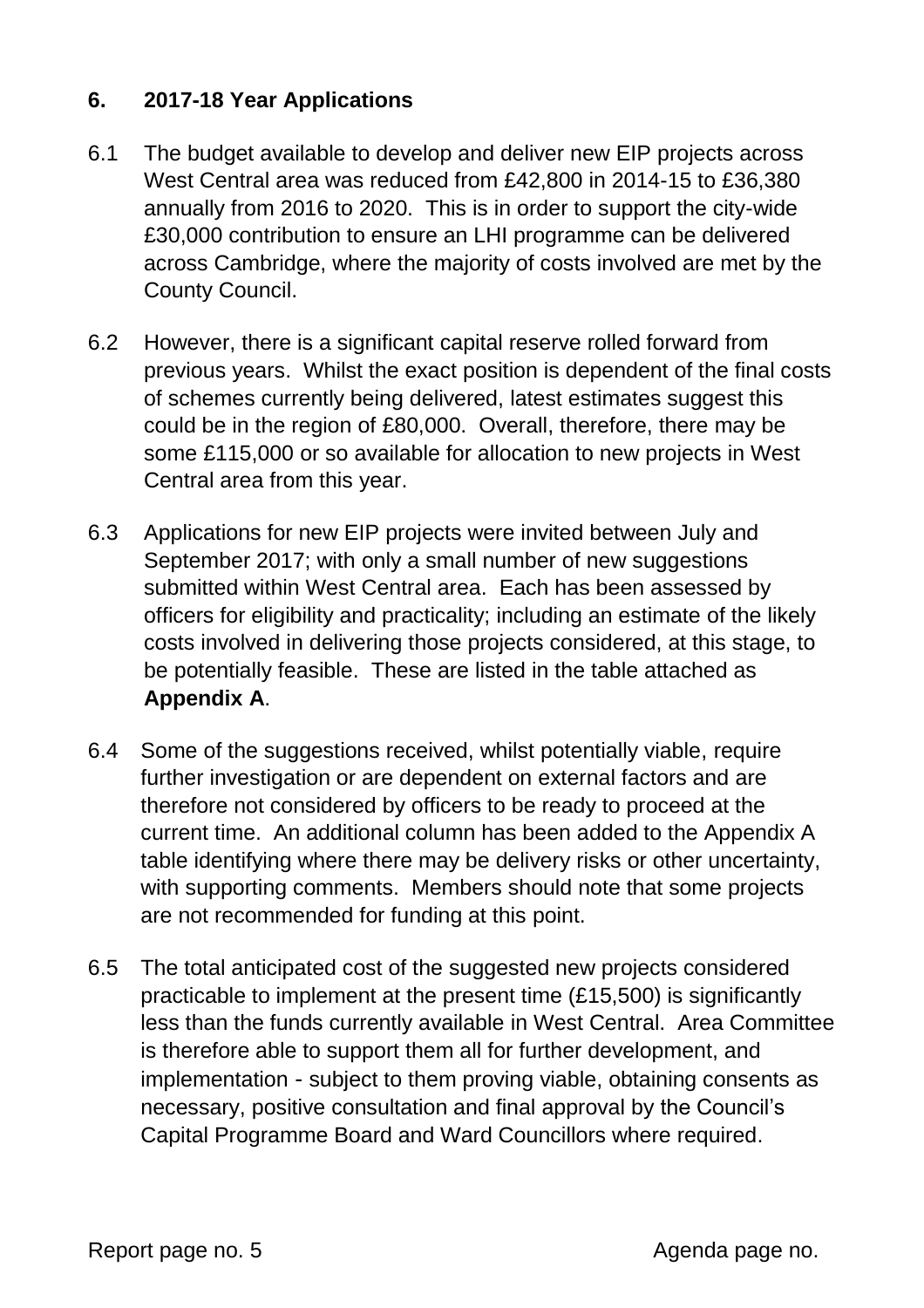## **7. Proposed Way Forward**

- 7.1 Area Committee needs to determine whether to continue to pursue those legacy projects listed in paragraph 5.2 that have thus far proven difficult to develop and deliver. The Committee is also able to support those new projects listed in Appendix A that are considered viable at this time, for further development.
- 7.2 There is significant unspent reserve available for allocation to further viable EIP projects in West Central area. It is therefore suggested that a further application round be invited early in 2018.

## **8. Implications**

#### **(a) Financial Implications**

This is an annual capital programme of projects currently funded up to and including 2018-19; with significant additional funding available re-phased from previous years. Those new projects identified as being viable at this time are not anticipated to generate any significant revenue implications for the City Council. Where projects are on the public highway or hard-surfaced definitive footpaths, ongoing management and maintenance is the responsibility of the County Council.

#### **(b) Staffing Implications**

Historically a small number of projects have proven difficult to develop and deliver for reasons as laid out in this report, and have had a disproportionate impact on staffing resource in comparison with other programme work. The programme is under review to ensure it can be managed and delivered without the requirement for additional staffing resource.

#### **(c) Equality and Poverty Implications**

Environmental improvements are prioritised across all areas proportionate to population and in accordance with locally identified need. They can be enjoyed by all and do not discriminate between any particular user groups. All schemes are designed to accommodate those less able and / or mobile. The overall impact of investment in such facilities is therefore considered to be positive. An Equalities Impact Assessment is included as **Appendix D**.

#### **(d) Environmental Implications**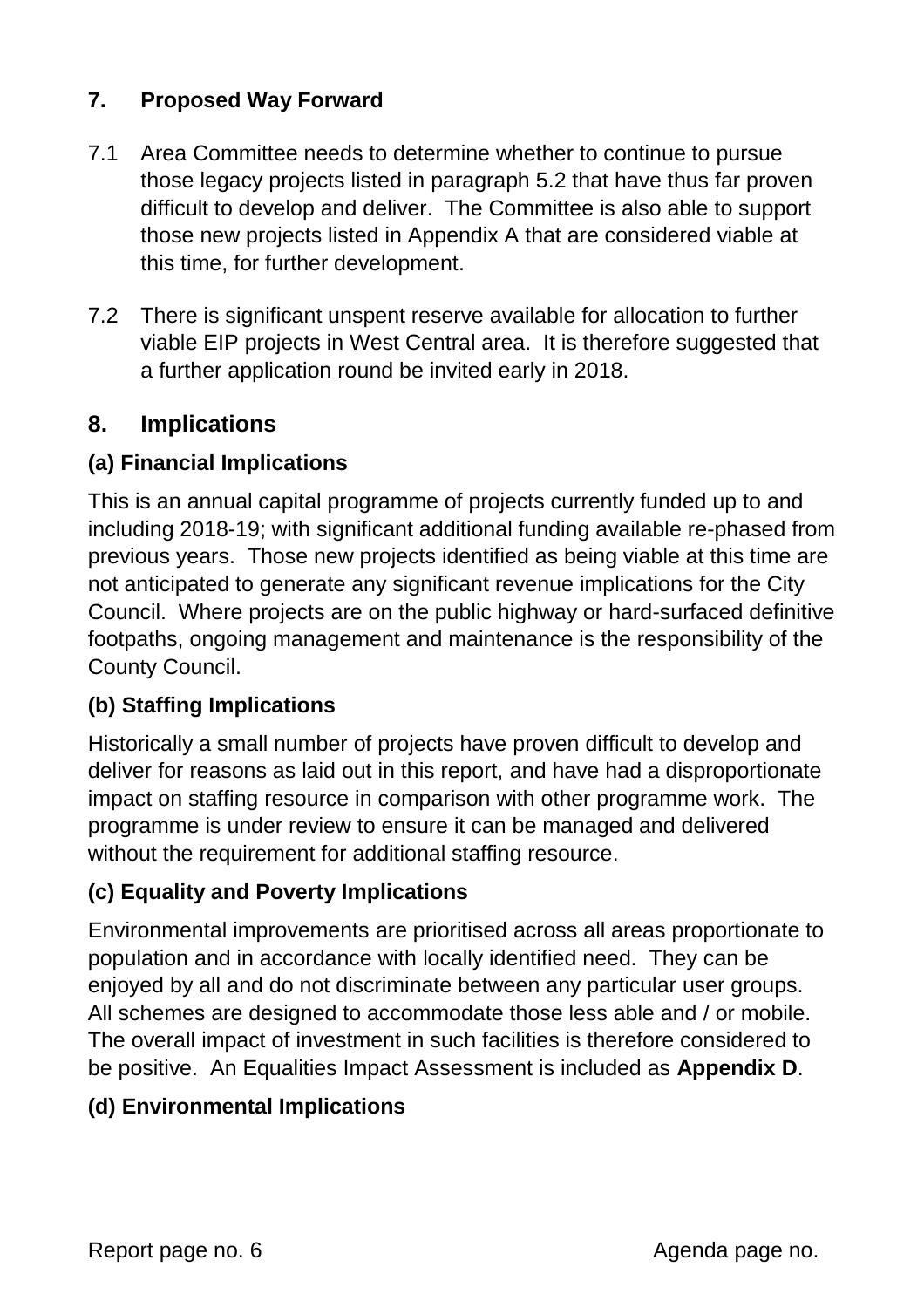The programme aims to preserve and improve the quality of the natural and built public realm environment across Cambridge, in a manner that does not contribute towards climate change and leaves a positive legacy for future generations. The overall impact of the programme on the environment within Cambridge is therefore rated as +M (positive; Medium).

## **(e) Procurement Implications**

Improvement to infrastructure facilities within Cambridge are, dependent on their nature, scope, scale and complexity either delivered in-house utilising existing resources within the Streets & Open Spaces service, or via existing framework contract arrangements (such as with Skanska for highways related services). Other schemes may best be procured and constructed via individual competitive tender processes.

## **(f) Community Safety Implications**

Environmental improvement of the outdoor public realm encourages use and promotes face to face contact, reducing social exclusion and isolation. The programme is thus considered to have a positive impact on community safety.

## **5. Consultation and communication considerations**

Professional and public stakeholder engagement and consultation will take place, as appropriate, to help shape the recommended projects and ensure they are fully focused on and targeted towards local needs.

## **9. Background papers**

Background papers used in the preparation of this report: None.

#### **10. Appendices**

Appendix A – Summary of Potential EIP Schemes for 2017-18

Appendix B – EIP Application Form and Eligibility Criteria

Appendix C – Progress of Existing Prioritised EIP Schemes

Appendix D - Equalities Impact Assessment